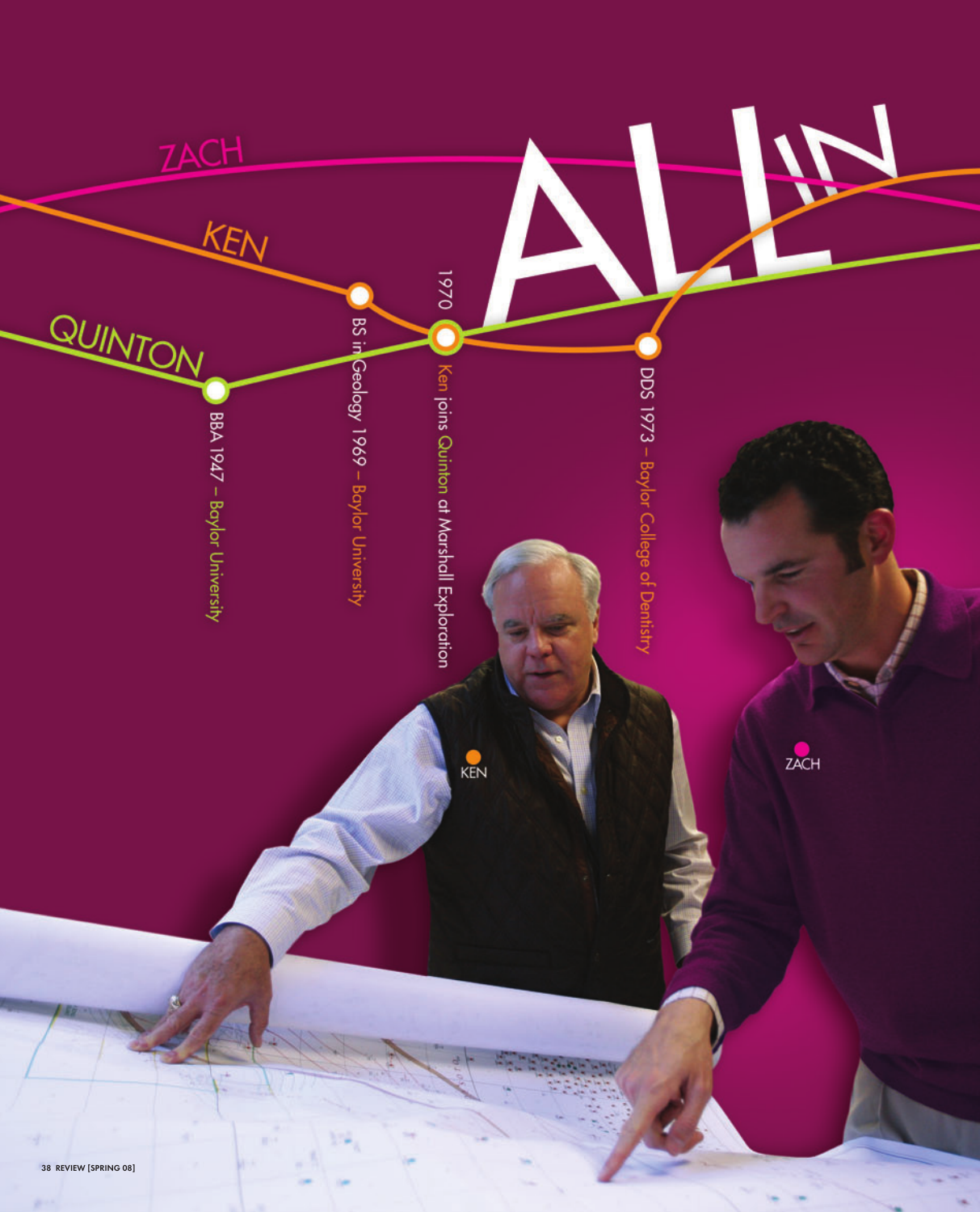## THEAMIL 2001

Ph.D. in Geology 1996 - Baylor University **BBA 1996** 

MBA ioins Ken at Camterra Resources

CAMTERRA by Franci Rogers

**When Ken and Zach Carlile run into each other in the hallways at work at Camterra Resources, it's really nothing new. The father and son used to run into each other on their way to classes at Baylor all the time. Zach was a junior, pursuing a degree in Business Administration, when his father, Ken, returned to Baylor to work on his Ph.D. in Geology.**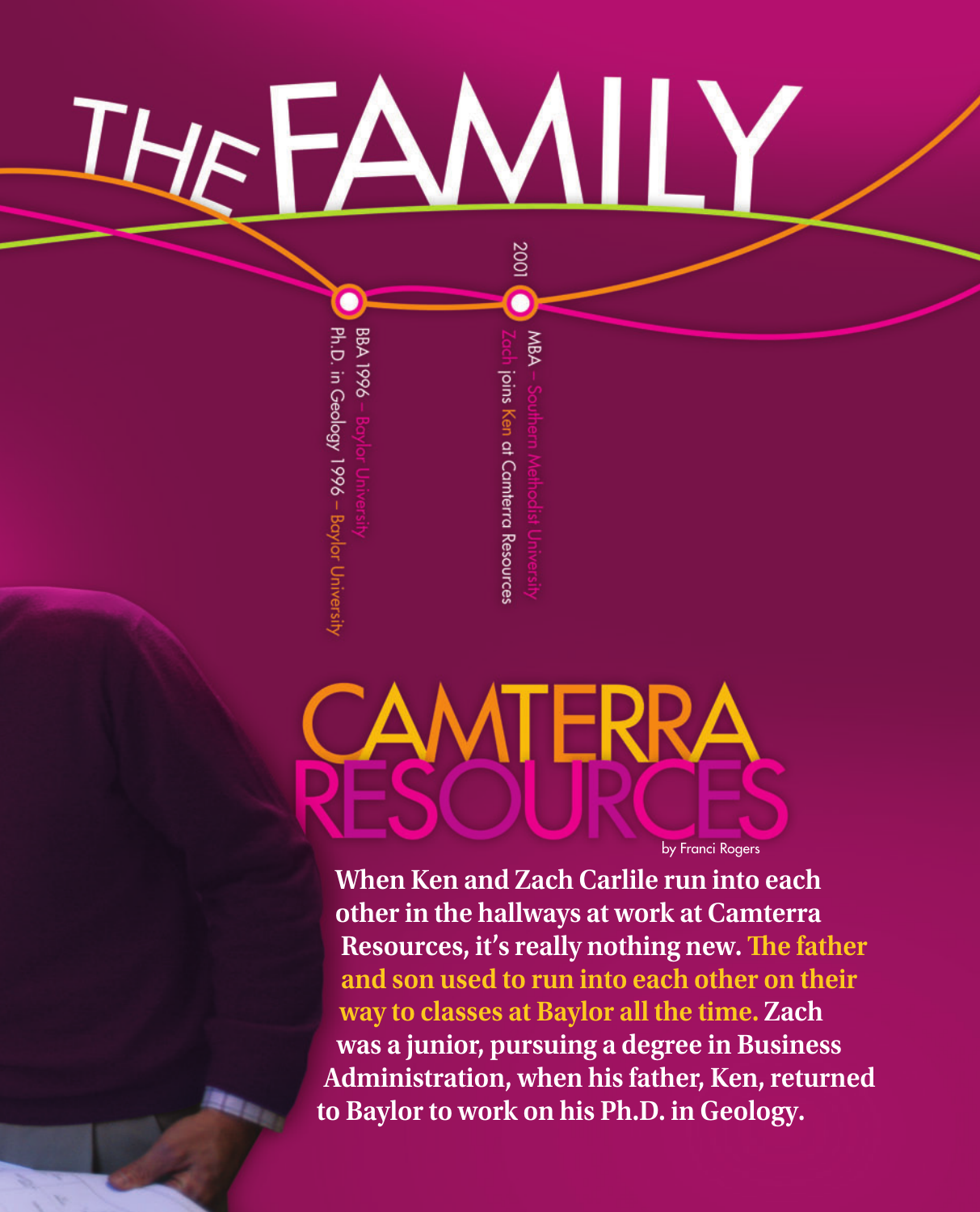**"I used to fly down to Waco once a week for three days of classes," said Ken. "It was great because I was able to see Zach and watch him play intramural basketball with his fraternity brothers once in a while."**

Zach remembers another perk. **"He used to fly in and buy lunch for me and 40 of my friends," he laughed.**

They graduated from Baylor on the same day in 1996. For Ken it was his third degree from Baylor, having previously earned his BS in Geology in 1969 and a DDS from Baylor College of Dentistry in 1973.

After earning his first degree, Ken went to work for the family business, Marshall Exploration, a corporation founded by Ken's father, Quinton Carlile, in 1964. Quinton, also a graduate of Baylor's Hankamer School of Business (BBA '47), had confidence in his son's Baylor education and knowledge of geology, but he didn't trust the oil and gas industry.

"My father really didn't believe that the oil and gas business was going to make it. It was about \$3.00 a barrel for oil then, and only around 12 cents for gas," said Ken. "So we all went back to school, and I chose dentistry."

Ken practiced as a dentist for several years, before returning to his true love, geology, with the family business.

"It was always about drilling, either shallow or deep," Ken said. "You just can't drill as deep in dentistry."

Quinton Carlile's fears were unfounded, and years later, Ken found himself trying to talk his son, Zach, into getting into the family gas and oil exploration business.

After graduating from Baylor, Zach moved to Kansas City, where he worked first as an internal bank examiner, and later as an investment analyst for a life insurance holding company. He later earned his MBA from Southern Methodist University in Dallas, where he found that his Baylor degree served him well.

"An MBA in Accounting is pretty rough, and I expected it to be difficult, but Baylor had given me a great business education," he said. "I was extremely well-prepared, especially in Finance and Accounting. I felt like I had gotten a head start on my MBA while I was at Baylor."

Zach went to work for Camterra Resources, the oil and gas exploration arm of the family business in 2001. He first served as vice president of finance and later became the company's CEO, the position he holds today.

"It took a certain amount of arm twisting, I think," Ken laughed. "Kansas City is a fun place to live, and Marshall, Texas, is barely a one-picture-show town. But I told him that we needed him, and we really did. We've grown a lot and we needed his expertise; we needed some younger perspective."

When Zach made the choice to return, he was able to merge his knowledge of business with his knowledge of geology.

"Our job is to find oil and gas at an economic price, and it's getting more and more difficult every day," Zach said. "It's a lot like farming, but farming for oil and gas reserves, and trying to farm 100 feet below the surface of the earth."

The difficulty, he says, and what is driving some of the increase in gas and oil prices, is the cost of finding good, economically feasible product.

"We have to drill deeper and deeper; the rock formations we're exploring are deeper and deeper," he said. "It's like we picked all the low-hanging fruit 20 years ago. At that time we wouldn't have touched, or even looked at, the places we're drilling now. It would have cost too much. But new technology and better prices are making it economically feasible for us to go there now."

Camterra now has sites in six states, plus off-shore in the Gulf of Mexico. The company was built on a framework that began when Marshall Exploration acquired the U.S. branch of Neste Oy, a Finnish oil and gas company, in 1992. Currently, they work more in the area of natural gas than oil.

"It's a natural gas pond that we're fishing in," said Zach. "The oil reserves really hit their

 **"We have to drill deeper and deeper; the rock formations we're exploring are deeper and deeper. It's like we picked all the low-hanging fruit 20 years ago."**